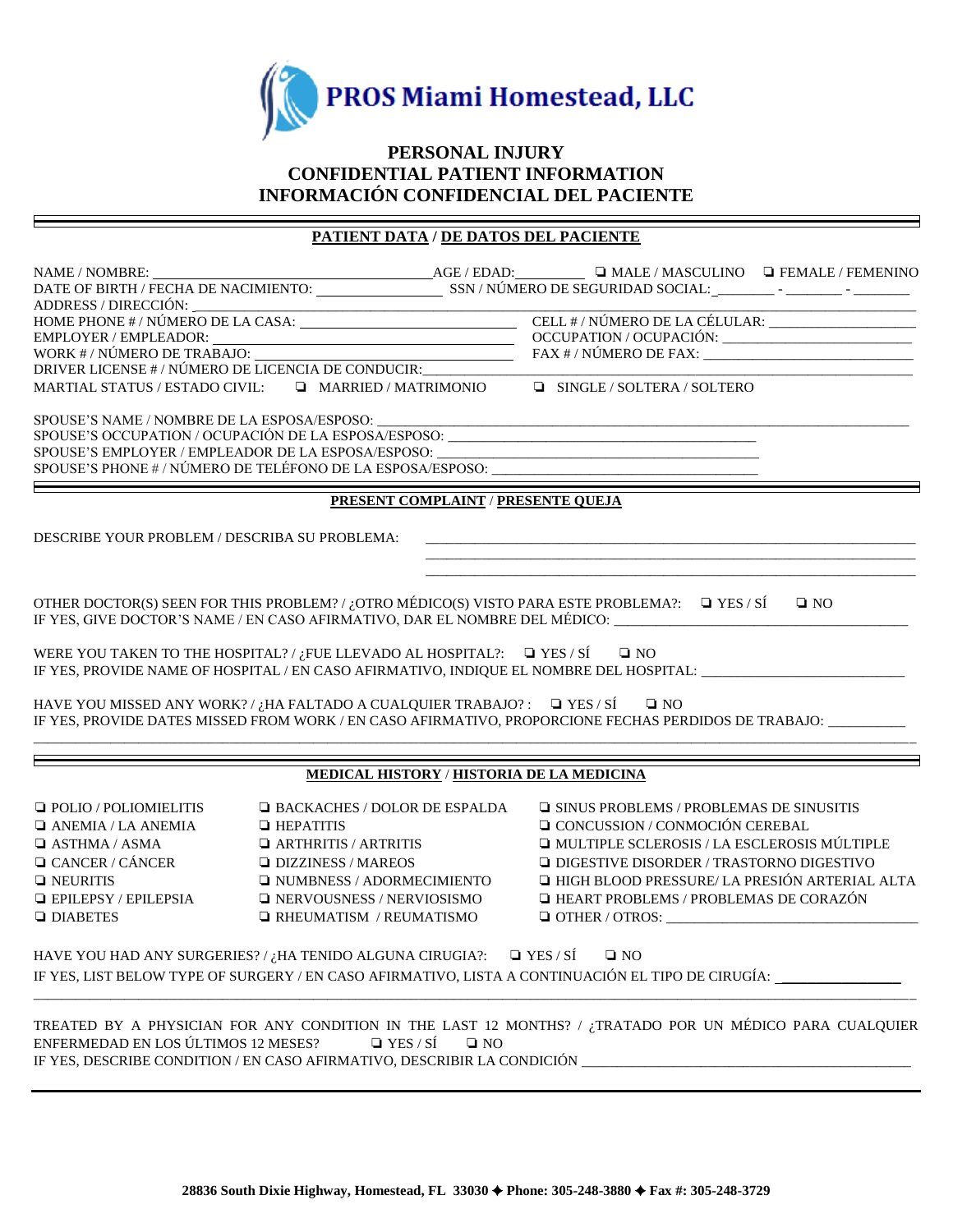**MEDICAL HISTORY** / **HISTORIA DE LA MEDICINA** DATE OF LAST PHYSICAL EXAM / FECHA DEL ÚLTIMO EXAMEN FÍSICO: DATE OF LAST MENSTRUAL PERIOD / FECHA DE LA ÚLTIMA ÉPOCA MENSTRAUL: ARE YOU PREGNANT? / ¿ESTÁ EMBARAZADA?:  $\Box$  YES / SÍ  $\Box$  NO ALLERGIC TO ANY MEDICATION? / *i*.ES ALÉRGICA A ALGÚN MEDICAMENTO?:  $\Box$  YES / SÍ  $\Box$  NO IF YES, WHAT KIND / EN CASO AFIRMATIVO, QUÉ TIPO: TAKING ANY MEDICATION? / ¿TOMANDO ALGUN MEDICAMENTO?:  $\Box$  YES / SÍ  $\Box$  NO IF YES, WHAT KIND / EN CASO AFIRMATIVO, QUÉ TIPO: \_\_\_\_ **ACCIDENTAL INJURY REPORT / INFORME DE LESIONES ACCIDENTALES** DATE OF ACCIDENT / FECHA DE ACCIDENTE: DID YOU REPORT THE ACCIDENT TO YOUR INSURANCE COMPANY?/ ¿REPORTÓ EL ACCIDENTE A SU COMPAÑIA DE SEGUROS?:  $\Box$  YES / SÍ  $\Box$  NO WHAT KIND OF VEHICLES WERE INVOLVED? / ¿QUÉ TIPO DE VEHÍCULOS ESTUVIERON INVOLUCRADOS? ❏ TRUCK / CAMIÓN ❏ SUV / CAMIONET0A ❏ CAR / COCHE ❏ VAN ❏ MOTORCYCLE / MOTOS WERE YOU A / ERAS UN: Q DRIVER / CONDUCTOR Q PASSENGER / PASAJERO Q PEDESTRIAN / PEATÓN IF YOU WERE A PASSENGER PLEASE INDICATE YOUR LOCATION IN THE CAR / SI USTED FUERA UN PASAJERO POR FAVOR, INDIQUE SU UBICACIÓN EN EL COCHE: WAS YOUR VEHICLE MOVING WHEN THE ACCIDENT OCCURRED? / ¿FUE SU VEHÍCULO EN MOVIMIENTO CUANDO OCURRIÓ EL  $\Delta$ CCIDENTE?:  $\Box$  YES / SÍ  $\Box$  NO MPH: DID YOUR VEHICLE HIT OTHER VEHICLES? / ¿SU VEHÍCULO FUE ALCAMZADO POR OTROS VEHÍCULOS?: ❏ YES / SÍ ❏ NO WHERE / DONDE: DID OTHER VEHICLES HIT YOUR VEHICLE? / ¿SU VEHÍCULO FUE ALCAMZADO POR OTROS VEHÍCULOS?: ❏ YES / SÍ ❏ NO WHERE / DONDE: WAS THE ACCIDENT REPORTED TO THE POLICE DEPARTMENT? / EL ACCIDENTE FUE REPORTADO A LA POLICIA? □ YES / SÍ □ NO WERE YOU AN UBER OR LYFT DRIVER AT THE TIME OF ACCIDENT? / ESTABA CONDUCIENDO PARA UBER O LYFT EN EL MOMENTO DEL ACCIDENTE? ❏ YES / SÍ ❏ NO WERE YOU A PASSENGER IN AN UBER OR LYFT AT TIME OF ACCIDENT? ERA PASAJERO EN UN UBER O LYFT EN EL MOMENTO DEL  $ACCIDENTE? \square YES / SÍ \square NO$ WERE TRAFFIC CITATIONS ISSUED? / ¿MULTAS DE TRÁFICO FUERON EMITIDOS?: Q YES / SÍ Q NO WHERE / DONDE: **WORK-RELATED INJURY REPORT / INFORME DE LESIONES RELACIONADAS CON EL TRABAJO** DATE OF ACCIDENT / FECHA DE ACCIDENTE: WAS YOUR EMPLOYER NOTIFIED? / ¿FUE NOTIFICADO A SU EMPLEADOR?:  $\Box$  YES / SÍ  $\Box$  NO (IF YES, PROVIDE INFORMATION BELOW / ENCASO AFIRMATIVO, PROPOCIONAR INFORMACIÓN A CONTINUCCIÓN) EMPLOYER'S NAME / NOMBRE DEL EMPLEADOR: EMPLOYER'S ADDRESS / DIRECCIÓN DEL EMPLEADOR: EMPLOYER'S PHONE # / EL NÚMERO DE TELÉFONO DEL EMPLEADOR: MISSED TIME FROM WORK? / ¿TIEMPO PERDIDO DE TRABAJO?:  $\Box$  YES / SÍ  $\Box$  NO (IF YES, PROVIDE DATES MISSED / EN CASO AFIRMATIVO, PROPORCIONE FEACHS PERDIDAS: \_\_\_\_\_\_\_\_\_\_\_\_\_\_\_\_\_\_\_\_\_\_\_\_\_\_\_\_\_\_\_\_\_\_\_ \_\_\_\_\_\_\_\_\_\_\_\_\_\_\_\_\_\_\_\_\_\_\_\_\_\_\_\_\_\_\_\_\_\_\_\_\_\_\_\_\_\_\_\_\_\_\_\_\_\_\_\_\_\_\_\_\_\_\_\_\_\_\_\_\_\_\_\_\_\_\_\_\_\_\_\_\_\_\_\_\_\_\_\_\_\_\_\_\_\_\_\_\_\_\_\_\_\_\_\_\_\_\_\_\_\_\_\_\_\_\_\_\_\_\_\_\_\_\_\_\_\_\_

BRIEF DESCRIPTION OF ACCIDENT / BREVE DESCRIPTIÓN DEL ACCIDENTE: \_

\_\_\_\_\_\_\_\_\_\_\_\_\_\_\_\_\_\_\_\_\_\_\_\_\_\_\_\_\_\_\_\_\_\_\_\_\_\_\_\_\_\_\_\_\_\_\_\_\_\_\_\_\_\_\_\_\_\_\_\_\_\_\_\_\_\_\_\_\_\_\_\_\_\_\_\_\_\_\_\_\_\_\_\_\_\_\_\_\_\_\_\_\_\_\_\_\_\_\_\_\_\_\_\_\_\_\_\_\_\_\_\_\_\_\_\_\_\_\_\_\_\_\_\_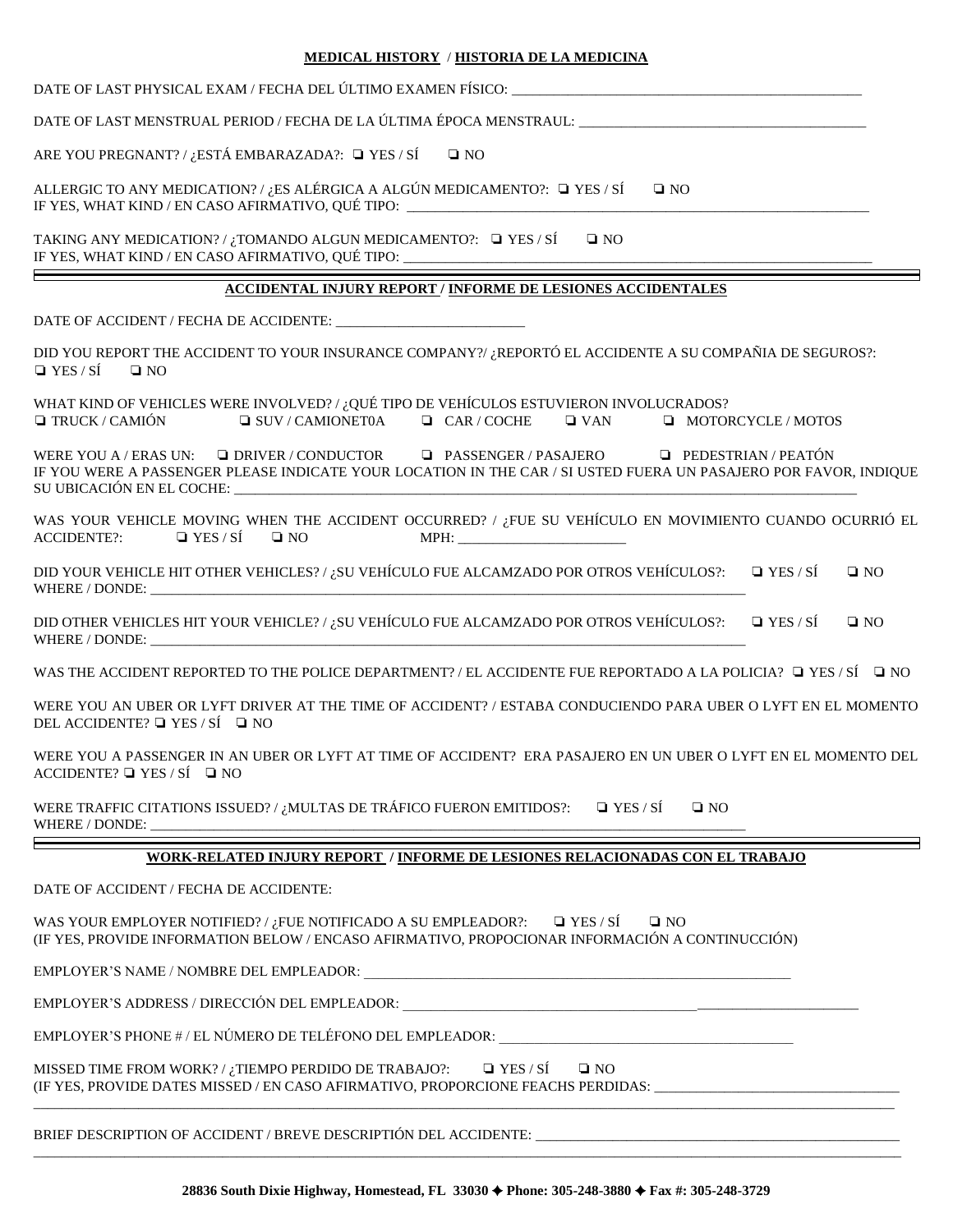#### **SLIP & FALL INJURY REPORT / RESBALAR Y CAER INFORME DE LAS LESIONES**

DATE OF ACCIDENT / FECHA DE ACCIDENTE:

PLACE OF ACCIDENT? / ¿LUGAR DE ACCIDENTE?: \_\_\_\_\_\_\_\_\_\_\_\_\_\_\_\_\_\_\_\_\_\_\_\_\_\_\_\_\_\_\_\_\_\_\_\_\_\_\_\_\_\_\_\_\_\_\_\_\_\_\_\_\_\_\_\_\_\_\_\_\_\_\_\_\_\_\_\_\_\_\_\_\_\_\_\_

WAS ACCIDENT REPORTED? / ¿EL ACCIDENTE FUE REPORTADO? \_\_\_\_\_\_\_\_\_\_\_\_\_\_\_\_\_\_\_\_\_\_\_\_\_\_

BRIEF DESCRIPTION OF ACCIDENT / BREVE DESCRIPTIÓN DEL ACCIDENTE: \_\_\_\_\_\_\_\_\_\_\_\_\_\_\_\_\_\_\_\_\_\_\_\_\_\_\_\_\_\_\_\_\_\_\_\_\_\_\_\_\_\_\_\_\_\_\_\_\_\_\_

#### **INSURANCE INFORMATION / INFORMACIÓN SOBRE EL SEGURO**

\_\_\_\_\_\_\_\_\_\_\_\_\_\_\_\_\_\_\_\_\_\_\_\_\_\_\_\_\_\_\_\_\_\_\_\_\_\_\_\_\_\_\_\_\_\_\_\_\_\_\_\_\_\_\_\_\_\_\_\_\_\_\_\_\_\_\_\_\_\_\_\_\_\_\_\_\_\_\_\_\_\_\_\_\_\_\_\_\_\_\_\_\_\_\_\_\_\_\_\_\_\_\_\_\_\_\_\_\_\_\_\_\_\_\_\_\_\_\_\_\_\_\_  $\_$  , and the set of the set of the set of the set of the set of the set of the set of the set of the set of the set of the set of the set of the set of the set of the set of the set of the set of the set of the set of th

### **AUTOMOBILE INSURANCE INFORMATION / AUTOMOVILÍSTICO INFORMACIÓN:**

| HEALTH INSURANCE INFORMATION / INFORMACIÓN DE SEGURO DE MÉDICO:                   |  |  |  |  |  |  |
|-----------------------------------------------------------------------------------|--|--|--|--|--|--|
|                                                                                   |  |  |  |  |  |  |
| INSURANCE PHONE # / NÚMERO DE TELÉFONO DE SEGURO: _______________________________ |  |  |  |  |  |  |
|                                                                                   |  |  |  |  |  |  |
| SUBSCRIBER'S DOB / FECHA DE NACIMIENTO DEL SUSCRIPTOR: __________________________ |  |  |  |  |  |  |
|                                                                                   |  |  |  |  |  |  |
| CROUP # / NÚMERO DE GRUPO: ______________________________                         |  |  |  |  |  |  |
|                                                                                   |  |  |  |  |  |  |

We invite you to discuss with us any questions regarding our services. The best health services are based on a friendly, mutual understanding between provider and patient.

Te invitamos a discutir con nosotros cualquier pregunta acerca de nuestros servicios. Los mejores servicios de salud se basan en un entendimiento amistoso y mutuo entre el proveedor y el paciente.

Our policy requires payment in full for all services rendered at the time of visit, unless other arrangements have been made with the business manager. If account is not paid within 90 days of the date of service and no financial arrangements have been made, you will be responsible for legal fees, collection agency fees, and any other expenses incurred in collection your account.

Nuestra politica requiere el pago completo de todos los servicios prestados en el momento de la visita, a menos que otros arreglos se han hecho con el negocio de la gerente de negocios. Si la cuenta no se paga dentro de los 90 dias siguientes a la fecha de la notificación y no hay disposiciones financieras se han hecho, usted será responsable de los honoraios legales, gastos de recaudación, y cualesquiera otros gastos incurridos en el cobro de su cuenta.

If payments for services rendered to you by our office is mailed directly to you by your insurance company you are responsible for paying our office when these checks are received by you. Payment arrangements for these services after your insurance company has paid you is not acceptable. We also request that you provide us with a copy of the Explanation of Benefits that comes with your check so we may record your account properly.

Si cualquiera de los servicios prestados abeto pagos a usted por nuestra oficina nos envían directamente a usted por su compañía de seguros que son responsables para el pago de nuestra oficina cuando estos cheques son recibidos por usted. Modalidades de pago por estos servicios después de que su compañía de seguros ha pagado no es aceptable. También pedimos que nos proporcione una copia de la Explicación de Beneficios que viene con su cheque para que podamos registrar su cuenta correctamente.

I authorize PROS Miami Homestead to bill me for all payments that I receive that have not been turned over in a timely manner.

Yo autorizo a PROS Miami Homestead a enviarme una factura por todos los pagos que recibo que no han sido entregados de manera oportuna.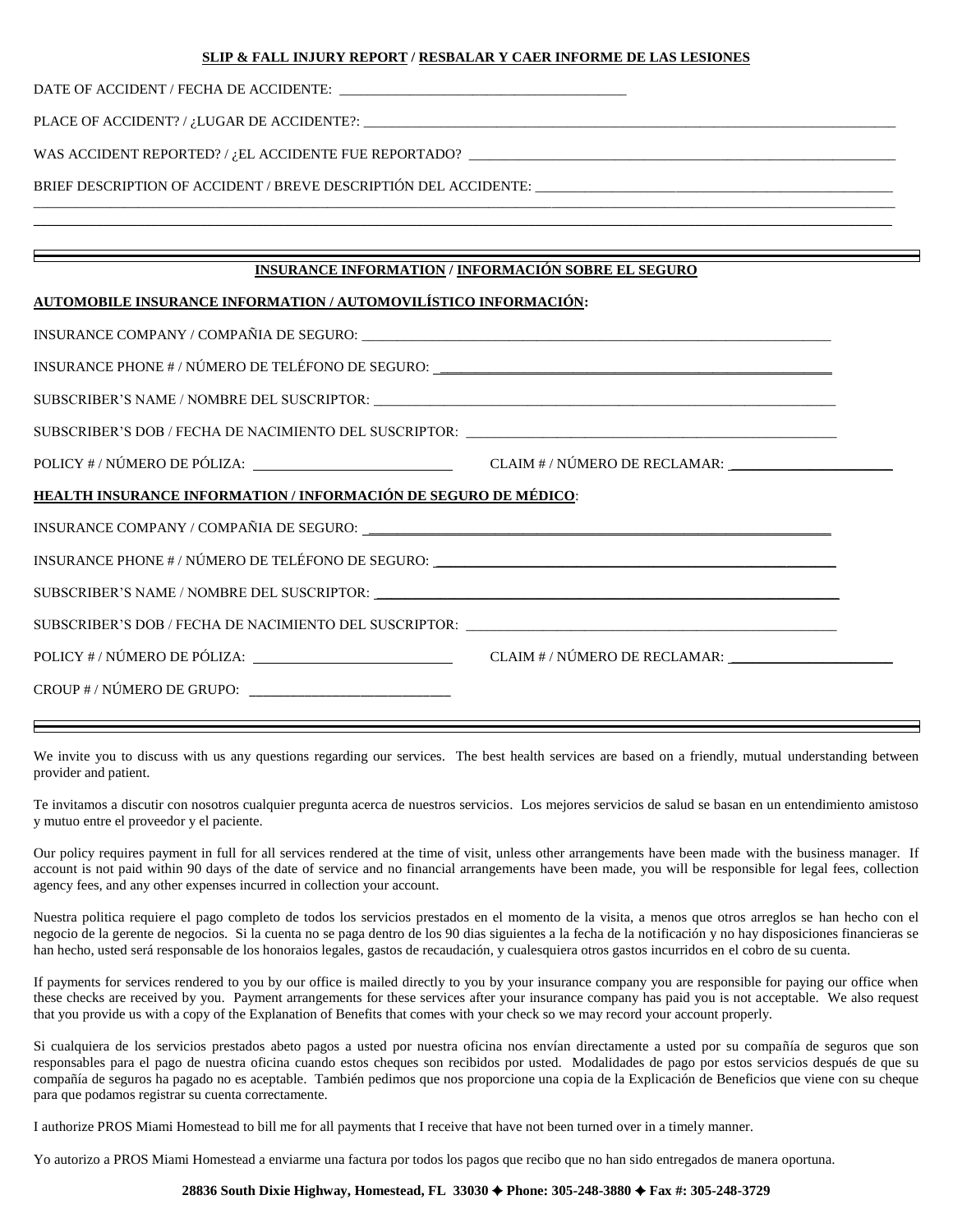I authorize the staff to perform any necessary services needed during diagnosis and treatment. I also authorize the provider and or managed care organization, to release any information required to process insurance claims.

Yo autorizo al personal a realizar cualquier servicio necesario durante el diagnóstico y tratamiento. También autorizo el proveedor y / o organización de cuidado administrado, para liberar toda la información necesaria para procesar reclamaciones de seguros.

I have read, understand the above information and guarantee this form was completed correctly to the best of my knowledge and understand it is my responsibility to inform this office of any changes in my medical status

He leído, entiendo la información anterior y la garantía de esta forma se completó correctamente a lo mejor de mi conocimiento y entiendo que es mi responsabilidad informar a esta oficina de cualquier cambio en mi estado médico.

 $\text{SIGNATURE} \text{/ FIRMA:} \begin{tabular}{l} \text{SIGNATURE} \end{tabular} \begin{tabular}{p{0.8cm}c} \text{DATE} \end{tabular} \begin{tabular}{p{0.8cm}c} \text{DATE} \end{tabular} \begin{tabular}{p{0.8cm}c} \text{DATE} \end{tabular} \begin{tabular}{p{0.8cm}c} \text{DATE} \end{tabular} \begin{tabular}{p{0.8cm}c} \text{DATE} \end{tabular} \begin{tabular}{p{0.8cm}c} \text{DATE} \end{tabular} \begin{tabular}{p{0.8cm}c} \text{DATE} \end$ 

❏ Adult Patient / Paciente Adulto ❏ Parent or Guardian / Padre/Madre o Guardián ❏ Spouse / Esposa/Esposo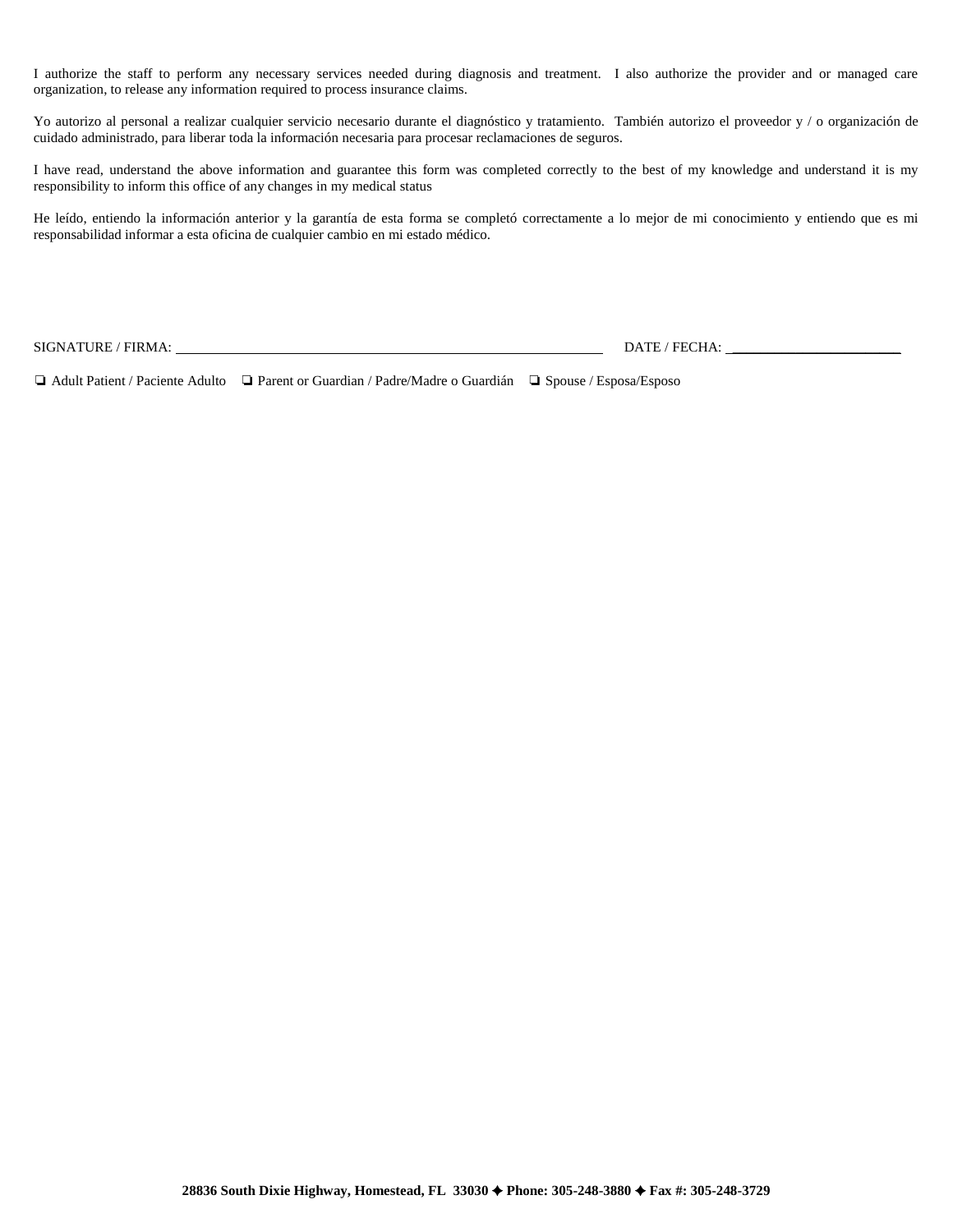

# **CONSENT TO MEDICAL CARE**

# **PLEASE READ THIS FORM CAREFULLY & COMPLETELY BEFORE SIGNING**

I suppose that I have a condition that requires medical treatment. I authorize the Doctor(s) of PROS Miami Homestead to determine what kinds of diagnostic procedures (tests) must be done in order to learn more about my condition. These may include x-rays, pathological testing, diagnostic testing, or other testing. I understand that if my doctor advises a more complex test, or one, which has special risks, that it will be explained to me. Further, I authorize the personnel of PROS Miami Homestead to assist in giving, or to give, the tests, which my doctor will order.

I also authorize my doctor to determine what kind of treatment is to be given, and to perform such procedures as he/she may deem necessary, in his/her professional judgment to preserve my health.

Additionally, I authorize the personnel of PROS Miami Homestead to assist in the giving, or to give, the therapy, which my doctor may order. I fully understand that medical tests or treatments may involve certain unavoidable risks. If part of my treatment is very complex or carries special risks, it will be explained to me.

I understand that it is not practical to list every aspect of medical care, nor every procedure or treatment, which I might receive. However, I acknowledge that my doctor is available to answer any questions I might have.

**FOR FEMALES OF CHILD BEARING AGE:** I certify that to my knowledge that I am not, or could be, pregnant and that failure to disclose this condition could result in harm to my unborn child if exposed to radiation through x-ray. Therefore, I consent to any diagnostic x-rays that my doctor would need to diagnose my condition and enable him/her to render treatment.

I certify that I have read this form and have had it explained to me. I further certify that I fully understand its contents.

**For patients unable to sign or minors please have your parent or legal guardian sign on your behalf.**

SIGNATURE:  $\blacksquare$ 

❏ Adult Patient ❏ Parent or Guardian

WITNESS: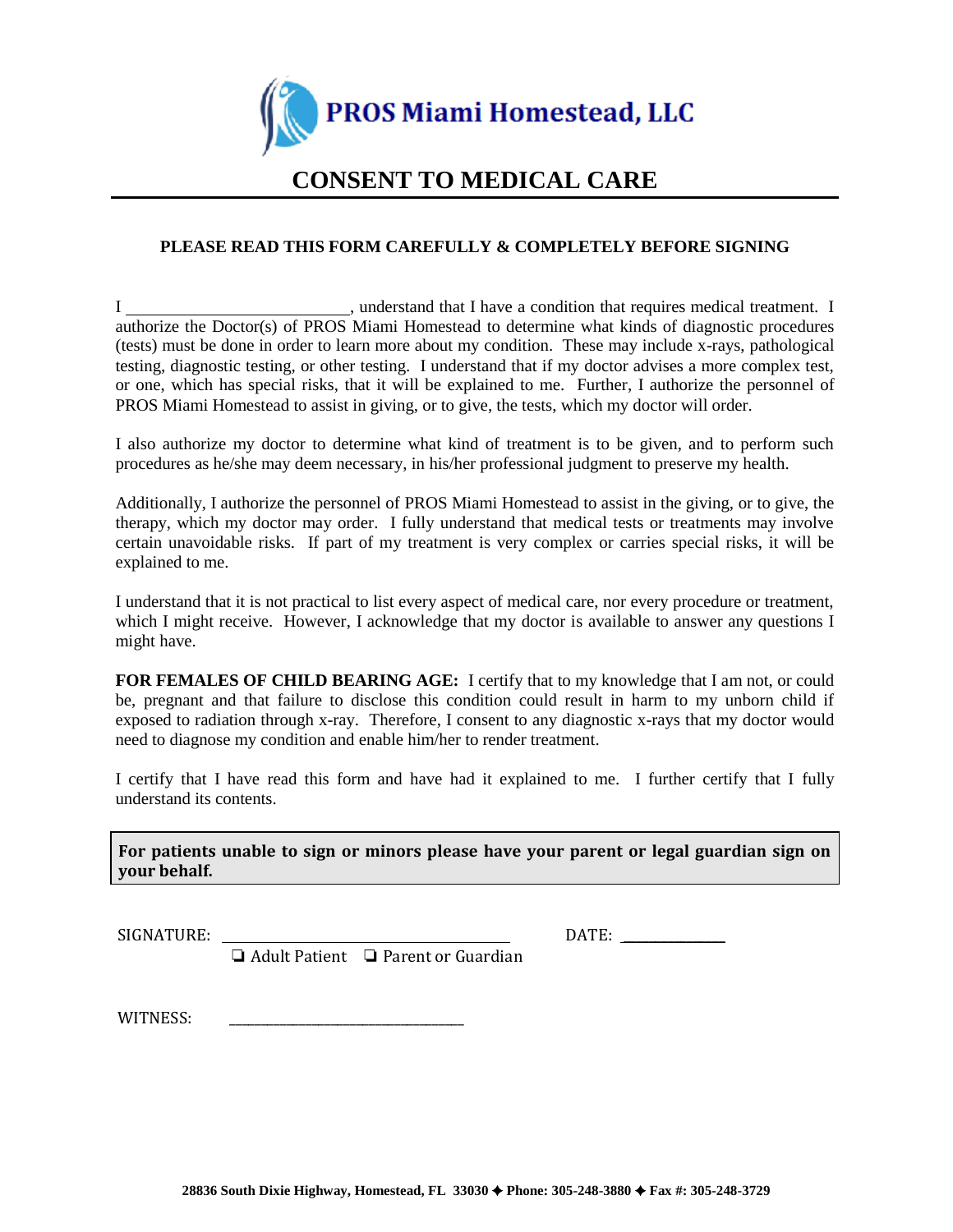

#### **ASSIGNMENT OF INSURANCE BENEFITS, RELEASE, & DEMAND**

*Insurer and Patient Please Read the Following in its Entirety Carefully!*

I, the undersigned patient/insured knowingly, voluntarily and intentionally assign the rights and benefits of my automobile Insurance, a/k/a Personal Injury Protection (hereinafter PIP), Uninsured Motorist, and Medical Payments policy of insurance to the above health care provider. I understand it is the intention of the provider to accept this assignment of benefits in lieu of demanding payment at the time services are rendered. I understand this document will allow the provider to file suit against an insurer for payment of the insurance benefits or an explanation of benefits and to seek §627.428 damages from the insurer. If the provider's bills are applied to a deductible, I agree this will serve as a benefit to me. This assignment of benefits includes the cost of transportation, medications, supplies, over due interest and any potential claim for common law or statutory bad faith/unfair claims handling. If the insurer disputes the validity of this assignment of benefits then the insurer is instructed to notify the provider in writing within five days of receipt of this document. Failure to inform the provider shall result in a waiver by the insurer to contest the validity of this document. The undersigned directs the insurer to pay the health care provider the maximum amount directly without any reductions & without including the patient's name on the check. To the extent the PIP insurer contends there is a material misrepresentation on the application for insurance resulting in the policy of insurance is declared voided, rescinded, or canceled, I, as the named insured under said policy of insurance, hereby assign the right to receive the premiums paid for my PIP insurance to this provider and to file suit for recovery of the premiums. The insurer is directed to issue such a refund check payable to this provider only. Should the medical bills not exceed the premium refunded, then the provider is directed to mail the patient/named insured a check which represents the difference between the medical bills and the premiums paid. The patient agrees before the services are provided that the provider's charges for services are reasonable, usual and customary.

**Disputes:** The insurer is directed by the provider and the undersigned to not issue any checks or drafts in partial settlement of a claim that contain or are accompanied by language releasing the insurer or its insured/patient from liability unless there has been a prior written settlement agreed to by the health provider (specifically the office manager) and the insurer as to the amount payable under the insurance policy. The insured and the provider hereby contests and objects to any reductions or partial payments. Any partial or reduced payment, regardless of the accompanying language, issued by the insurer and deposited by the provider shall be done so under protest, at the risk of the insurer, and the deposit shall not be deemed a waiver, accord, satisfaction, discharge, settlement or agreement by the provider to accept a reduced amount as payment in full. The insurer is hereby placed on notice that this provider reserves the right to seek the full amount of the bills submitted. If the PIP insurer states it can pay claims at 200% of Medicare then the insurer is instructed & directed to provide this provider with a copy of the policy of insurance within 10 days**. Any effort by the insurer to pay a disputed debt as full satisfaction must be mailed to the address above, after speaking with the office manager, and mailed to the specific attention of the Office Manager. See Fla. Stat. §673.3111.**

**EUOs and IMEs:** If the insurer schedules a defense examination or examination under oath (hereinafter "EUO") the insurer is hereby INSTRUCTED to send a copy of said notification to this provider. The provider or the provider's attorney is expressly authorized to appear at any EUO or IME set by the insurer. The health care provider is not the agent of the insurer or the patient for any purpose. This assignment applies to both past and future medical expenses and is valid even if undated. A photocopy of this assignment is to be considered as valid as the original. I agree to pay any applicable deductible, co-payments, for services rendered after the policy of insurance exhausts and for any other services unrelated to the automobile accident. The health care provider is given the power of attorney to: endorse my name on any check for services rendered by the above provider and to request a copy of any statements or examinations under oath given by patient.

**Express Consent and Release of information:** I authorize this provider to: furnish an insurer, an insurer's intermediary, the patient's other medical providers, and the patient's attorney and hired experts via mail, fax, or email, with any and all information that may be contained in the medical records; to obtain insurance coverage information (declaration sheet & policy of insurance) in writing and telephonically from the insurer; request from any insurer all explanation of benefits (EOBs) for all providers and non-redacted PIP payout sheets; obtain any written and verbal statements the patient or anyone else provided to the insurer; obtain copies of the entire claim file, the property damage file, and all medical records, including but not limited to, documents, reports, scans, notes, bills, opinions, X-rays, IMEs, and MRIs, from any other medical provider or any insurer. The provider is permitted to produce my medical records to its attorney and experts in connection with any pending lawsuits. The patient's other medical providers are authorized to sign affidavits and testify justifying the patient's care and treatment. The insurer is directed to keep the patient's medical records from this provider private and confidential. The insurer is not authorized to provide the patient's medical records to anyone without the patient's and the provider's prior express written permission.

**Demand**: Demand is hereby made for the insurer to pay all bills within 30 days without reductions and to mail the latest non-redacted PIP payout sheet and the insurance coverage declaration sheet to the above provider within 15 days. The insurer is directed to pay the bills in the order they are received. However, if a bill from this provider and a claim from anyone else is received by the insurer on the same day the insurer is directed to not apply this provider's bill to the deductible. If a bill from this provider and claim from anyone else is received by the insurer on the same day then the insurer is directed to pay this provider first before the policy is exhausted. In the event the provider's medical bills are disputed or reduced by the insurer for any reason, or amount, the insurer is to: set aside the entire amount disputed or reduced; escrow the full amount at issue; and not pay the disputed amount to anyone or any entity, including myself, until the dispute is resolved by a Court. Do not exhaust the policy. The insurer is instructed to inform, in writing, the provider of any dispute and when the policy is exhausted.

**Certification:** I certify that: I have read and agree to the above; I have not been solicited or promised anything in exchange for receiving health care; I have not received any promises or guarantees from anyone as to the results that may be obtained by any treatment or service; and I agree the provider's prices for medical services, treatment and supplies are reasonable, usual and customary.

**Caution: Please read before signing. If you do not completely understand this document please ask us to explain it to you. If you sign below we will assume you understand and agree to the above.**

Patient's Name **Patient's Name** 

(Please Print) (If patient is a minor, signature of parent/guardian)

Date \_\_\_\_\_\_\_\_\_\_\_\_\_\_\_\_\_\_\_\_\_\_\_\_\_\_\_\_ 12/4/14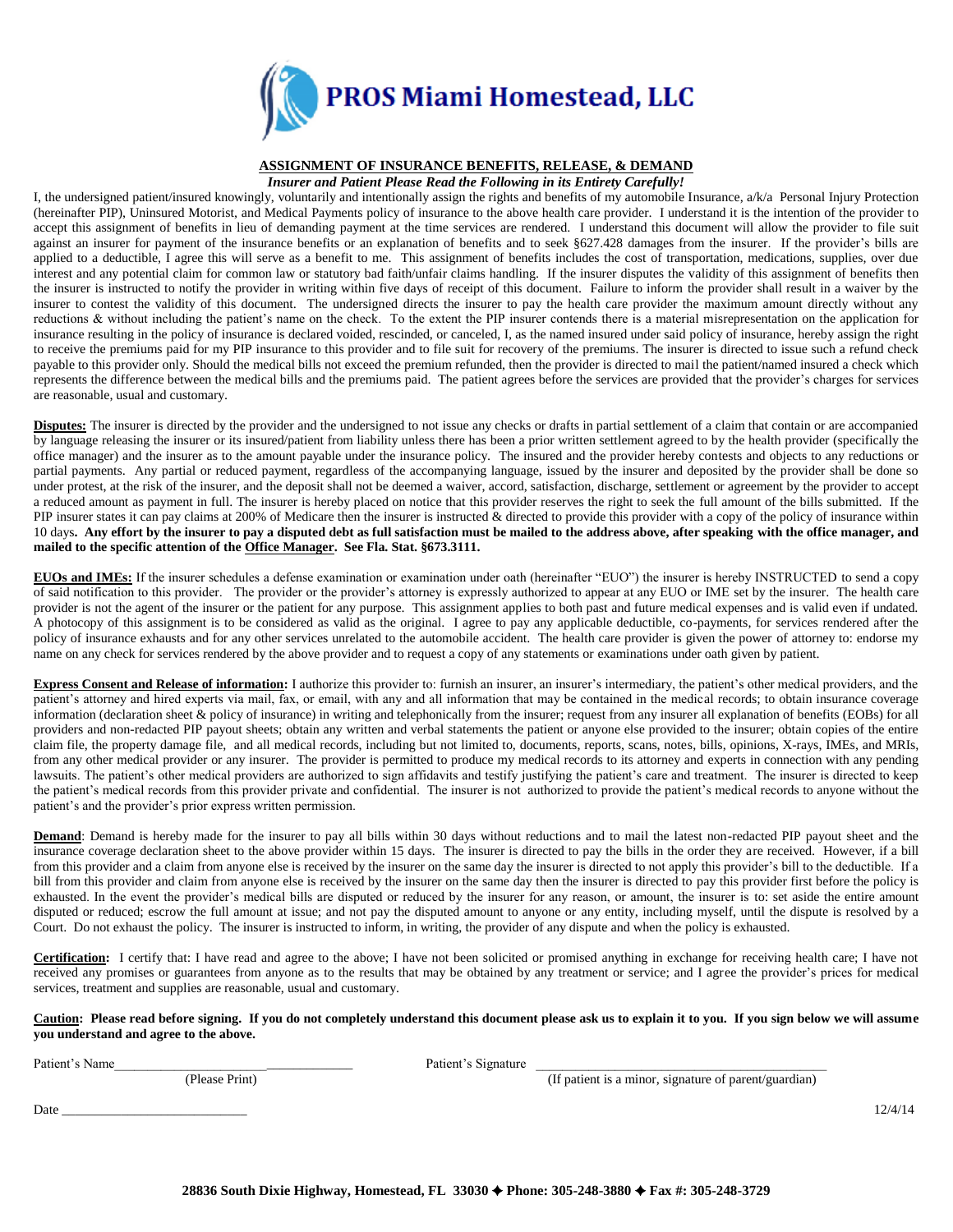

# **RE: HEALTH REPORTS AND DOCTOR'S LIEN**

**\_\_\_\_\_\_\_\_\_\_\_\_\_\_\_\_\_\_\_\_\_\_\_\_\_\_\_ \_\_\_\_\_\_\_\_\_\_\_\_\_\_\_\_\_\_\_\_\_\_\_\_\_\_\_ \_\_\_\_\_\_\_\_\_\_\_\_\_\_\_\_\_\_\_\_\_\_\_\_\_\_\_ \_\_\_\_\_\_\_\_\_\_\_\_\_\_\_\_\_\_\_\_\_\_\_\_\_\_\_**

Dear

I hereby authorize the above doctor to furnish you, my attorney, with a full report of his examination, diagnosis, treatment, prognosis, etc., of myself in regards to the accident in which I was involved.

I hereby authorize and direct you, you my attorney, to pay directly to said doctor such sums as may be due and owing him for professional services rendered me both by reason of the aforesaid accident and by reason of any other bills that are due and owing to this office and to withhold such sums from any settlement, judgment or verdict as may be necessary to adequately protect said doctor. I hereby further give a lien on my case to said doctor against any and all proceeds of any settlement, judgment or verdict which may be paid to you, my attorney, or myself as the result of the injuries for which I have been treated or injuries in connection therewith.

I fully understand that I am directly and fully responsible to said doctor for all professional bills submitted by him for services rendered me and that this agreement is made solely for said doctor's additional protection and in consideration of pending payment. And I further understand that such payment is not contingent on any settlement, judgment or verdict by which I may eventually recover said fee.

Patient's Signature: \_\_ Date: \_\_\_\_\_\_\_\_\_\_\_\_\_\_\_\_\_\_\_

\_\_\_\_\_\_\_\_\_\_\_\_\_\_\_\_\_\_\_\_\_\_\_\_\_\_\_\_\_\_\_\_\_\_

❏ Adult Patient ❏ Parent or Guardian

Date of Accident: \_\_\_\_\_\_\_\_\_\_\_\_\_\_\_\_\_\_\_\_\_\_\_

The undersigned being attorney of record for the above patient does hereby agree to observe all the terms of the above and agrees to withhold such sums from any settlement, judgment or verdict as may be necessary adequately to protect the said doctor above.

Attorney's Signature: Date: \_\_\_\_\_\_\_\_\_\_\_\_\_\_\_\_\_\_

**ATTORNEY: PLEASE SIGN, DATE, AND RETURN THIS DOCUMENT TO THE DOCTOR'S OFFICE. KEEP ONE COPY FOR YOUR RECORDS.**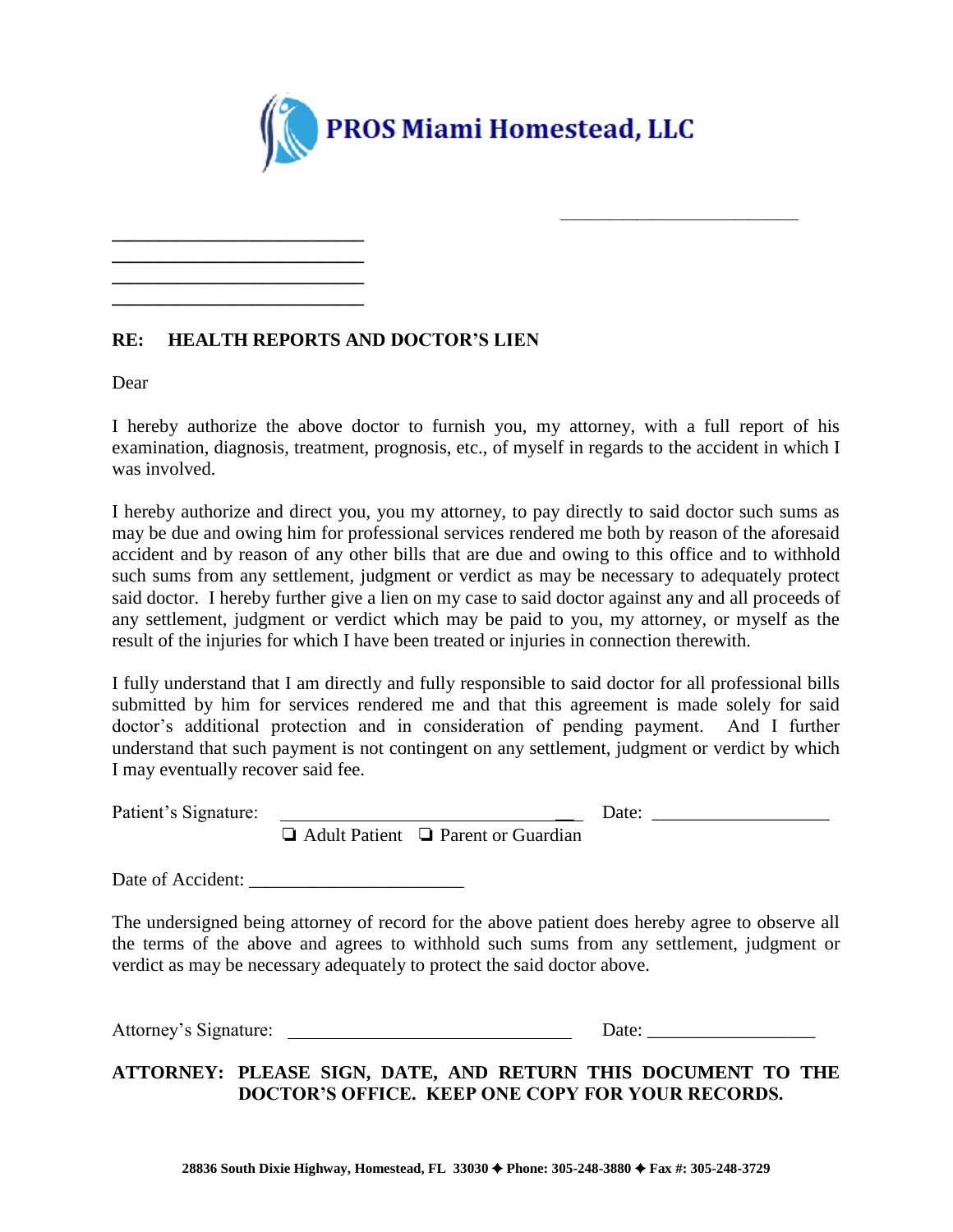

# **NOTICE OF PRIVACY PRACTICES**

# **THIS NOTICE DESCRIBES HOW MEDICAL/PROTECTED HEALTH INFORMATION ABOUT YOU MAY BE USED AND DISCLOSED AND HOW YOU CAN GET ACCESS TO THIS INFORMATION.**

# **PLEASE REVIEW THIS SUMMARY CAREFULLY SUMMARY:**

By law, we are required to provide you with our notice of privacy practices (NPP). This notice describes how your medical information may be used and disclosed by us. It also tells you how you can obtain access to this information.

## **As a patient, you have the following rights:**

- 1. The right to inspect and copy your information;
- 2. The right to request corrections to your information;
- 3. The right to request that your information be restricted;
- 4. The right to request confidential communications;
- 5. The right to a paper copy of this Notice.

We want to assure you that your medical/protected health information is secure with us. This Notice contains information about how we will insure that your information remains private.

If you have any questions about this Notice, the name and phone number of our contact person is listed on this page.

Effective Date of this Notice: Contact Person: \_\_Office Manager \_\_\_\_\_\_\_\_\_\_\_\_\_\_\_\_\_\_\_\_\_\_\_\_\_\_\_\_\_\_\_\_\_ Phone Number:  $305-248-3880$ 

## **Acknowledgement of Notice of Privacy Practices**

I hereby acknowledge that I have received a copy of this practice's NOTICE OF PRIVACY PRACTICES. I understand that if I have questions or complaints regarding my privacy rights that I may contact the person listed above. I further understand that the practice will offer me updates to this NOTICE OF PRIVACY PRACTICES should it be amended, modified, or changed in any.

 $\mathcal{L}_\text{max}$  and  $\mathcal{L}_\text{max}$  and  $\mathcal{L}_\text{max}$  and  $\mathcal{L}_\text{max}$ **Patient or Representative's Name (please print)**

**Patient or Representative's Signature Date**

\_\_\_\_\_\_\_\_\_\_\_\_\_\_\_\_\_\_\_\_\_\_\_\_\_\_\_\_\_\_\_\_\_\_\_\_\_\_\_\_\_\_\_\_\_\_\_\_\_\_\_\_\_\_\_\_\_\_\_\_\_

❏ Patient refused to sign ❏ Patient was unable to sign because

\_\_\_\_\_\_\_\_\_\_\_\_\_\_\_\_\_\_\_\_\_\_